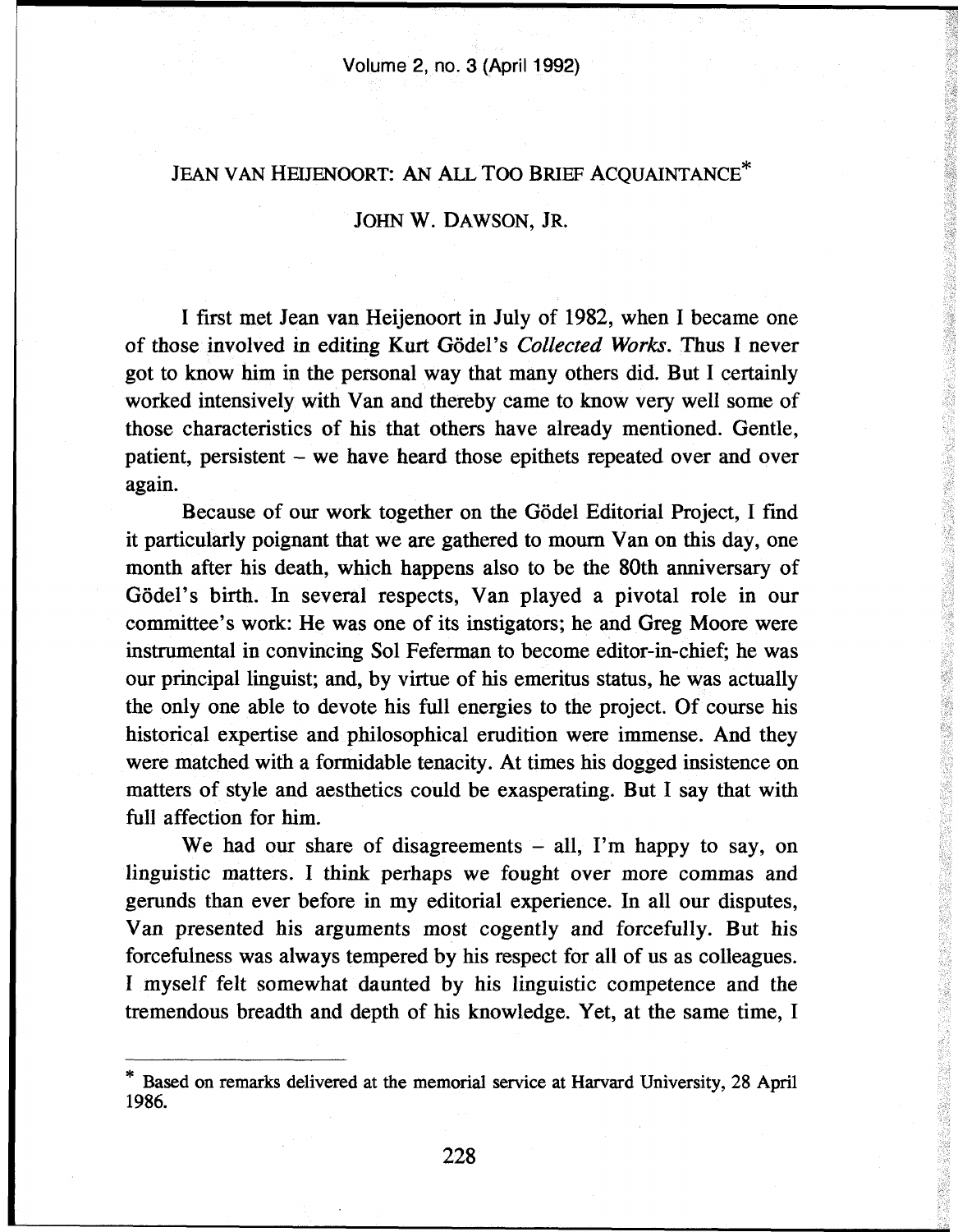## **& Modern Logic CO**

always felt that he treated me as an equal. I don't think he really had reason to; still, it was pleasant not to be treated as the junior faculty member that I rightly was. Certainly I learned a great deal from Van, and I am grateful to him also for introducing me to his friend Stefan Bauer-Mengelberg, in whose company we often worked together. For I believe Stefan to be another cast from the same mold.

In assessing the impact of Van's death on our committee, I am reminded of Southey's words: "The loss of a friend is like that of a limb; time may heal the anguish of the wound, but the loss cannot be repaired."

I would like now to turn from the work of the Godei committee and make a few very personal remarks. Several times in my life, I have had the good fortune to develop a friendship with an older individual who, through breadth of experience, keenness of intellect and depth of character, has profoundly enriched my outlook on life. Van was one of those, and to him I am especially indebted for providing me with a model of the very highest standards of scholarly inquiry and integrity. Our acquaintance was all too brief, but I cherish his memory, and I hope that in some small way I may also have enriched his life.

In the very last weeks of his life I believe that I did, through my belated discovery of the correspondence between Godei and Herbrand for which Van had searched in vain for nearly twenty years. I recall his unusual joy and excitement when I all too casually sent him copies of that correspondence; and I have to confess that at the time I did so I was not fully aware of the significance of what I had found.

I knew that there was a lost letter from Herbrand to Gödel, in which Herbrand had proposed a more general definition of the notion of recursive function; and when I began my cataloguing of the Gödel *Nachlass,* Van had reminded me to keep an eye out for it. So, at first, I searched diligently for the letter, spurred on by the finding of a great many envelopes on which Gödel had written Herbrand's name, together with a shorthand annotation. But, to my dismay and puzzlement, in none of those envelopes did I find anything relating to Herbrand. The mystery was only dispelled some months later, when my wife finally learned to read the shorthand. As it turned out, the annotations read *"durchgesehen wegen Herbrand* " - "looked through on account of Herbrand" (and, apparently,